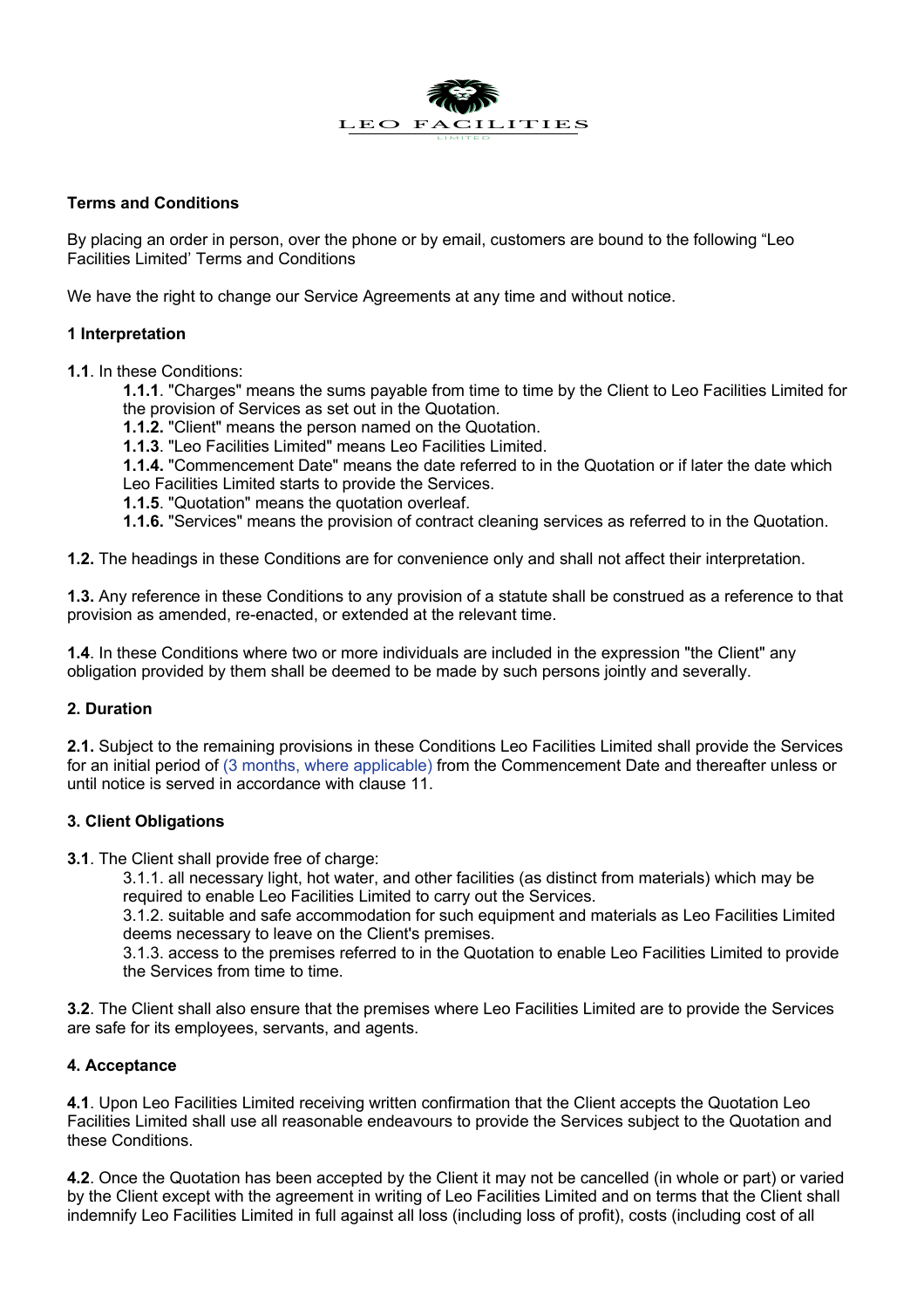

labour and materials used), damages, charges and expenses incurred by Leo Facilities Limited as a result of cancellation or variation including (without limitation) any cancellation and/or penalty charges imposed on Leo Facilities Limited by any third party.

**4.3**. No variation to the Conditions shall be binding unless agreed in writing between the Client and Leo Facilities Limited.

### **5. Services**

### **5.1 Regular Domestic Cleaning**

**5.1.1**. Leo Facilities Limited fees are payable by the client monthly or weekly by standing order, faster payment, or cheque, these will be paid into our nominated account.

**5.1.2.** Leo Facilities Limited reserves the right to suspend cleaning services if monthly payments are missing.

**5.1.3.** Minimum duration of 2 hours per cleaning visit applies for all domestic cleaning services. **5.1.4.** Our client advisor can only give an estimate of the duration of the cleaning service, based on visual inspection of the property. Please note that the duration may vary and therefore a degree of

flexibility is required **5.1.5.** Leo Facilities Limited agrees to provide a task list and all cleaning detergents and equipment (vacuum cleaner, mop, bucket, and step ladder) required to carry out the service, unless other arrangements have been made with Leo Facilities Limited. Any cleaning equipment provided by the customer, should be safe and in full working order.

**5.1.6.** If collection of keys is required from a location outside the postal code area charges may apply **5.1.7.** All fragile and highly breakable items must be secured or removed items excluded from liability are cash, jewellery, items of sentimental value (the customer will only be credited with the items current market value but not exceeding its original purchase price or recommended retail price), art and antiques

**5.1.8.** Leo Facilities Limited will not be responsible for triggering any alarm systems. Customers should give any special instructions for deactivation/activation of any household alarms **5.1.9.** One-month minimum contract length applies for all domestic regular cleaning services

Each year we will review your service plan, to ensure it is still in line with the clients' needs and at this stage we may also need to review your plan price in line

# **5.2 End of Tenancy Cleaning / Move in and out cleaning / After Party Clean**

**5.2.1.** Leo Facilities Limited reserves the right to amend the initial quotation, should the clients' requirements change

**5.2.2.** If collection of keys is required from a location outside the postal code area charges may apply

- **5.2.3.** The client must allow the cleaner access to hot water and power
- **5.2.4.** Minimum duration of 3 hours per cleaning visit applies

**5.2.5.** Leo Facilities Limited will not be responsible for triggering any alarm systems. The client should give any special instructions for deactivation/activation of any household alarm systems.

**5.2.6**. Leo Facilities Limited will provide all cleaning detergents and equipment (Vacuum cleaner, mop, bucket, and step ladder) required to carry out the service.

**5.2.7** Our client advisor can only give an estimate of the duration of the cleaning service, based on visual inspection of the property. Please note that the duration may vary and therefore a degree of flexibility is required

**5.2.8** In case of a complaint, Leo Facilities Limited requires to be notified within 24 hours after completion of the cleaning work.

### **5.3 After Builders Cleaning**

**5.3.1** Leo Facilities Limited reserves the right to amend the initial quotation, should the clients' requirements change

**5.3.2** If collection of keys is required from a location outside the postal code area charges may apply **5.3.3** The client must allow the cleaner access to hot water and power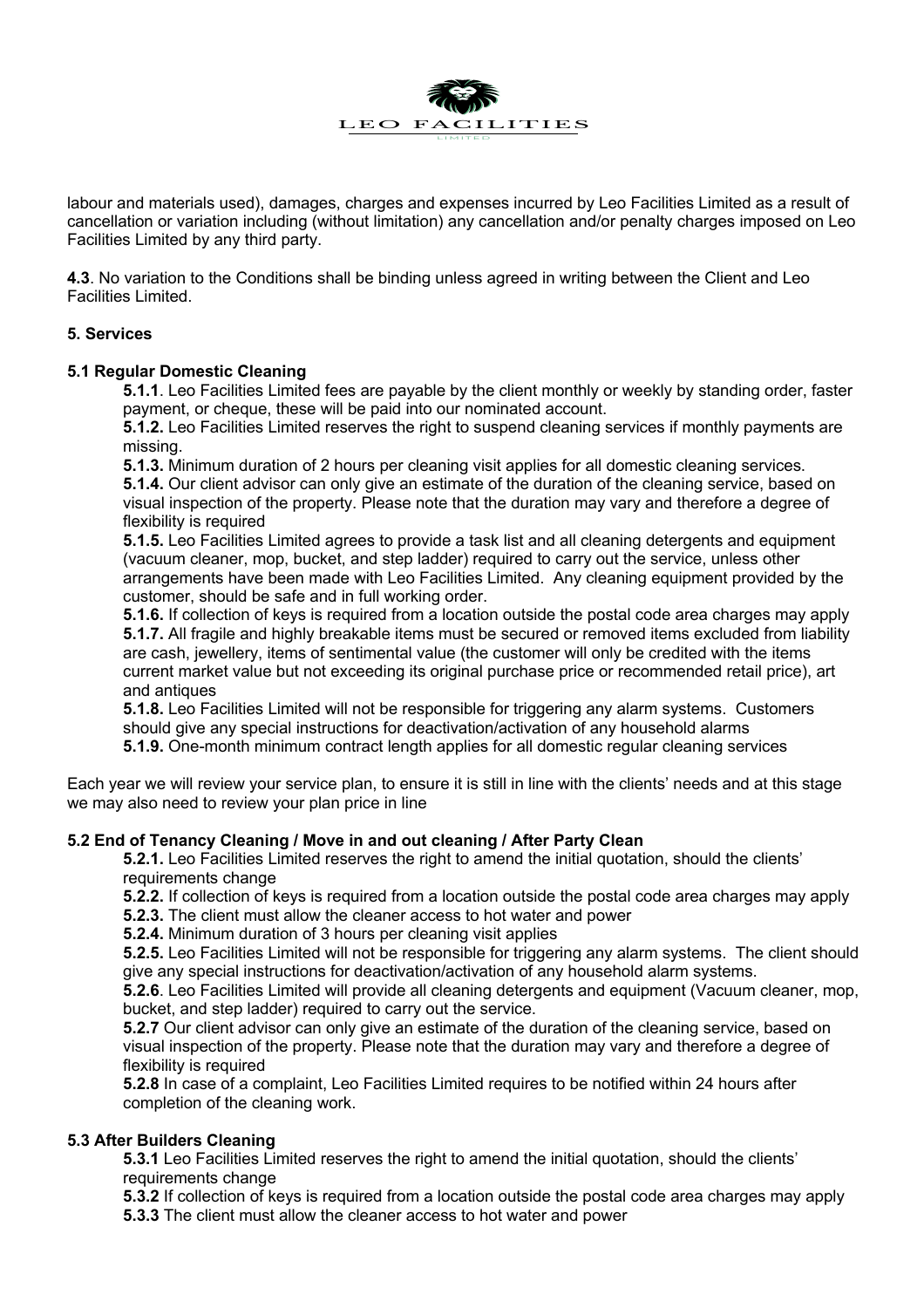

**5.3.4** Leo Facilities Limited will not be responsible for triggering any alarm systems. The client should give any special instructions for deactivation/activation of any household alarm systems.

**5.3.5** Leo Facilities Limited will provide all cleaning detergents and equipment (Vacuum cleaner, mop, bucket, and step ladder) required to carry out the service.

**5.3.6** Our client advisor can only give an estimate of the duration of the cleaning service, based on visual inspection of the property. Please note that the duration may vary and therefore a degree of flexibility is required

**5.3.7** In case of a complaint, Leo Facilities Limited requires to be notified within 24 hours after completion of the cleaning work.

### **5.4 One-off / Spring Clean / General Cleaning**

**5.4.1** The sales advisors can only give a rough estimate of the duration of the cleaning service, which is based on a description of the Clients property. Please note that duration may vary therefore a degree of flexibility is required.

**5.4.2** All fragile and highly breakable items must be secured or removed items excluded from liability are cash, jewellery, items of sentimental value (the customer will only be credited with the items current market value but not exceeding its original purchase price or recommended retail price), art and antiques

**5.4.3** Leo Facilities Limited will provide all cleaning detergents and equipment (Vacuum cleaner, mop, bucket, and portable ladder) required to carry out the service

**5.4.4** If collection of keys is required from a location outside the postal code area charges may apply **5.4.5** The client must allow the cleaner access to hot water and power

**5.4.6** Leo Facilities Limited will not be responsible for triggering any alarm systems. The client should give any special instructions for deactivation/activation of any household alarm systems.

**5.4.10** In case of a complaint, Leo Facilities Limited requires to be notified within 24 hours after completion of the cleaning work.

### **5.5 Carpet Cleaning**

**5.5.1** Leo Facilities Limited reserves the right to amend the initial quotation, should the client's original requirements change

**5.5.2** If the customer has a dog, cat, or other hairy pet then Leo Facilities Limited reserves the right to charge an additional amount to the service price due to the extensive amount of animal hair slowing down the cleaning process

**5.5.3** If water extraction is required due to flooding an additional 25% will be added to the service price

**5.5.4** The client understands that additional parking and congestions/clean air zone charges may apply

**5.5.5** All carpet cleaning orders are subject to £50.00. minimum charge.

**5.5.6** If collection of keys is required from a location outside the postal code area charges may apply

#### **5.6 Regular Office Cleaning / Commercial Clean / Residential**

**5.6.1** Leo Facilities Limited fees are payable by the client monthly or weekly by standing order, faster payment, or cheque. These will be paid into our nominated account.

**5.6.2** Leo Facilities Limited reserves the right to suspend cleaning services if monthly payments are missing.

**5.6.3** Minimum duration of 2 hours per cleaning visit applies for all commercial cleaning services.

**5.6.4** Our client advisor can only give an estimate of the duration of the cleaning service, based on visual inspection of the property. Please note that the duration may vary and therefore a degree of flexibility is required

**5.6.5** Leo Facilities Limited agrees to provide a task list and all cleaning detergents and equipment (vacuum cleaner, mop, bucket, and step ladder) required to carry out the service, unless other arrangements have been made with Leo Facilities Limited. Any cleaning equipment provided by the customer, should be safe and in full working order.

**5.6.6** If collection of keys is required from a location outside the postal code area charges may apply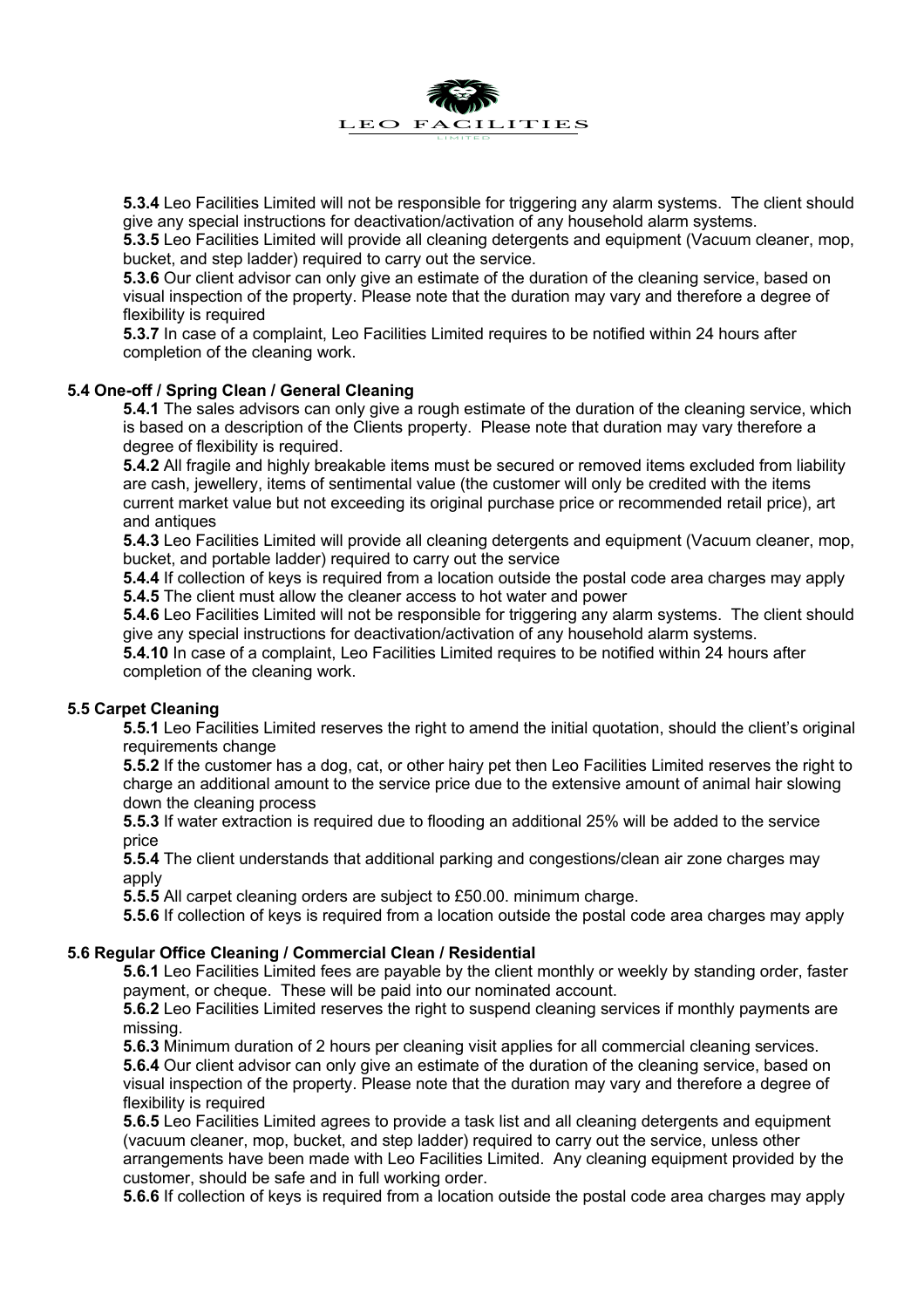

**5.6.7** Leo Facilities Limited will not be responsible for triggering any alarm systems. Customers should give any special instructions for deactivation/activation of any household alarms

### **6. Charges**

**6.1.** All prices quoted in the Quotation are valid for thirty days only or until earlier confirmation by the Client after which time they may be altered by Leo Facilities Limited. Leo Facilities Limited reserve the right to make periodic or annual pricing adjustments at the beginning of each year without giving notice to the Client. Cost increases are designed to keep in-line with inflation and or changes in PAYE law or Bank Holidays that affect our basic costs.

**6.2.** All prices quoted in the Quotation are valid for thirty days only or until earlier confirmation by the Client after which time they may be altered by Leo Facilities Limited without giving notice to the Client.

**6.3**. The Client shall pay Leo Facilities Limited the Charges and any additional sums which are agreed between Leo Facilities Limited and the Client for the provision of the Services. Charges are based on weekly contract rates as per the quotation but invoiced monthly. Official bank holidays will be charged for unless by written agreement. All other working days including client's annual shutdown such as Christmas periods will be charged for (even if Leo Facilities Limited are unable to access the site) unless agreed in writing.

**6.4**. Leo Facilities Limited Ltd will supply consumables at market competitive prices (TBA) unless agreed to in writing. Leo Facilities Limited will therefore undertake to monitor stock usage and re-set consumables at each site visit.

**6.5**. All Charges quoted to the Client for the provision of the Services are exclusive of any Value Added Tax, for which the

Client shall be additionally liable at the applicable rate from time to time.

**6.6.** If payment is not made on the due date (7 days after invoice) Leo Facilities Limited shall be entitled, without limiting any other rights it may have:

**6.6.1**. to charge interest on the outstanding amount. Interest will therefore be charged on the following basis; If full payment is not received on an invoice after 60 days from the date of invoice it will incur interest at 8% above the Bank of England base rate. In addition to all Management time, Court Charges and professional fees incurred in recovering the debt. Leo Facilities Limited fees are payable by way of standing order, faster payment, or cheque, these will be paid into our nominated account. **6.6.2.** In the event of late payment, Leo Facilities Limited reserve the right to cancel the Services or suspend further provision of the Services without further notice.

**6.6.3** Any issues with regards to quality, standards or pricing on any works must be referred to our accounts department immediately or within 24 hours of works being undertaken as failure to report any occurrence will invalidate your claim.

**6.6.4.** If either the principal is made Bankrupt or that we believe that the company is in or imminently likely to fall into receivership or liquidation, Leo Facilities Limited Ltd or its authorised personnel reserve the right to enter the client premises, retrieve its equipment together with capital assets that will achieve the approximate value (at auction) of the outstanding debt.

### **7. Complaints**

**7.1** The customer accepts and understands that poor service, breakage/damage, or theft must be reported with 24 hours from the service date. Failure to do so will entitle the customer to no refunds

**7.2** Leo Facilities Limited may require the presence of the customer or his/hers presentative in the beginning and at the end of the cleaning session as an inspection can be carried out and if any corrections, should be made on the same day.

**7.3** Leo Facilities Limited may take up to 7 working days to respond to a complaint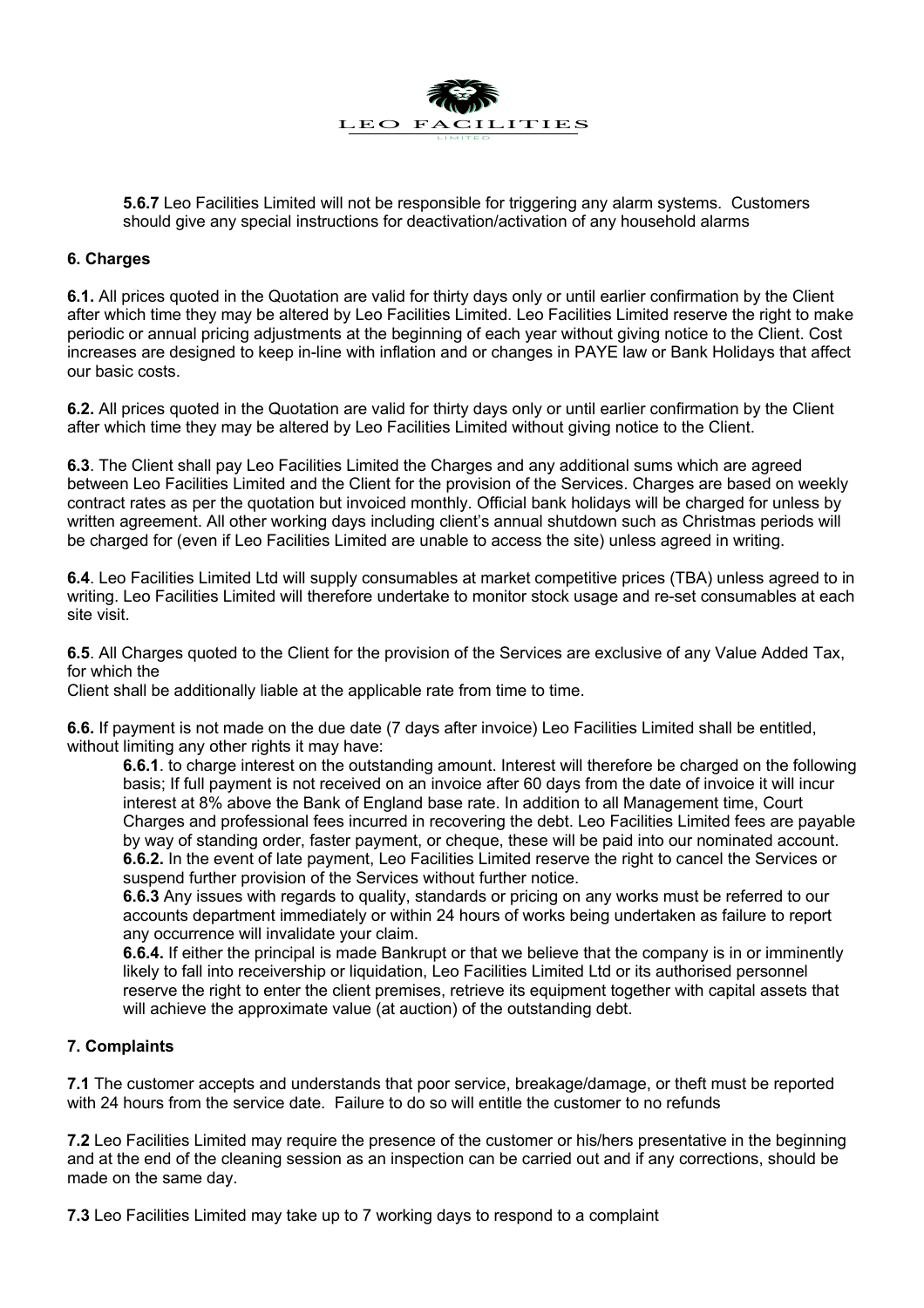

**7.4** Leo Facilities Limited will not accept a complaint based on it being filed more than 24 hours after the cleaning session

**7.5** Complaints are accepted verbally over the phone and in writing via email or text. Complaints must be reported on completion or in the following 24-hour

### **8. Insurance**

**8.1** Leo Facilities Limited has Public Liability Insurance. The policy will cover any accidental damages caused by an operator working on behalf of 'Leo Facilities Limited, reported within 24 hours of the service date.

**8.2** Leo Facilities Limited reserves the right to refuse to share any of the confidential company's documents

### **9. Customer Satisfaction**

**9.1** If the customer is not completely satisfied with a cleaning job. Leo Facilities Limited will re-clean any areas and items to customers satisfaction. Therefore, the customer must allow the cleaner to be returned

**9.2** Customers may be always present during the recovery clean. Leo Facilities Limited reserves the right not to return the cleaner more than once.

### **10. Liability**

**10.1** Leo Facilities Limited reserves the right not to be liable for:

- **10.1.1** Completing tasks which are not on our stated on our task list.
- **10.1.2** Cleaning jobs not complete due to lack of hot water or power

**10.1.3** Third parties entering or present at the customers premises during the cleaning process

**10.1.4** Wear or discolouring of fabric becoming more visible once dirt has been removed

**10.1.5** Failing to remove old/permanent stains that cannot be removed using our standard carpet cleaning methods

**10.1.6** Existing damage or spillage that cannot be cleaned/removed completely using cleaning detergents and equipment or using our stand carpet cleaning methods

**10.1.7** If the customer has got any items which need special cleaning methods and special cleaning detergents. 'Leo Facilities Limited' reserves the right to refuse the provision of the cleaning detergents **10.1.8** Leo Facilities Limited will advise the client to provide the specific cleaning detergents and to pass cleaning instructions to the sales advisers when placing the order or give instructions to the present cleaner.

**10.1.9** All fragile and highly breakable items must be secured or removed items excluded from liability are cash, jewellery, items of sentimental value (the customer will only be credited with the items current market value but not exceeding its original purchase price or recommended retail price), art and antiques

**10.1.10** Any claim for theft or misuse of telecom equipment must be reported to Leo Facilities Limited in writing within 5 days of the incident occurring so that Leo Facilities Limited can take appropriate steps to protect our clients and if necessary, instigate legal proceedings. On conviction (if disputed) any claim for theft or misuse of telecom equipment in connection with these Conditions shall not exceed £1000.00 (unless agreed to in writing) for any one single incident.

**10.1.11** Leo Facilities Limited shall not be liable to the Client or be deemed to be in breach of Leo Facilities Limited's obligations in relation to the Services, if the delay or failure was due to any cause beyond Leo Facilities Limited's reasonable control.

**10.2** In case of damage Leo Facilities Limited will repair the item at cost. If the item cannot be repaired 'Leo Facilities Limited' will rectify the problem by crediting the customer with the item's present cash value toward a like replacement from a Leo Facilities Limited source upon payment of the cleaning services rendered.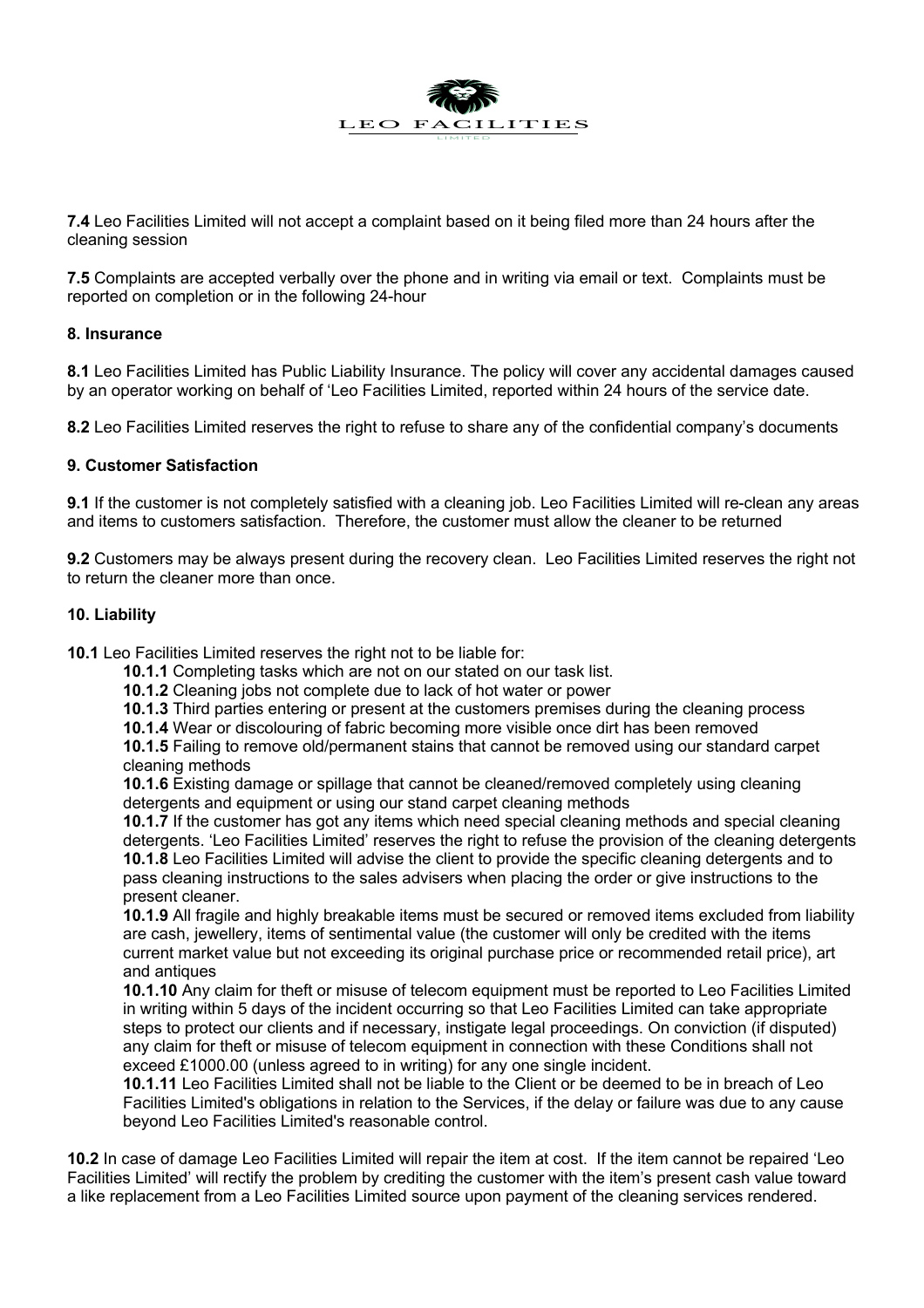

**10.3** Key replacement/locksmith fees are paid only if keys are lost by our operatives. There is a £30.00 per household liability limit

**10.4** Leo Facilities Limited agrees to keep all customers information confidential

### **11. Cancellations**

### **11.1 Regular Domestic Cleaning**

**11.1.1** Customer may cancel or adjust the time of a cleaning visit/s by giving at least 24 hours advanced notice

**11.1.2** Customer agrees to pay the full price of a cleaning visit if the customer cancels less than 24 hours prior to the scheduled appointment

**11.1.3** Customer agrees to pay the full price of the cleaning visit in the event of a lock-out caused by our cleaners being turned away; no one home to let them in; or problem with customer's keys. **11.1.4** Customer may terminate the cleaning service by giving 4 weeks (28 days) advanced notice in writing and specifying the last cleaning date and give reason.

### **11.2 End of Tenancy Cleaning / Spring Cleaning / After Party Clean / Commercial Cleaning**

**11.2.1** 24 hours' notice is required if a customer decides to cancel or re-schedule a cleaning appointment

**11.2.2** The customer agrees to a cancellation fee of £30.00 if the customer cancels less than 24 hours prior to the scheduled appointment

**11.2.3** The customer agrees to a cancellation fee of £30.00 in the event of a lock-out caused by our cleaners being turned away; no one home to let them in; or problem with customer's keys. **11.2.4** The customer agrees to pay full price of the cleaning if the cleaning cannot take place due to the lack of water or power

# **11.3 Carpet Cleaning**

**11.3.1** 48 hours' notice is required if a customer should either decide to cancel or reschedule a carpet cleaning appointment

**11.3.2** The customer agrees to pay a £30.00 cancellation fee if the customer cancels less than 48 hours prior to the scheduled appointment

**11.3.3** The customer agrees to pay a £30.00 cancellation fee in the event of a lock-out caused by our cleaners being turned away; no one to let them in; or problem with customer's keys.

**11.3.4** The customer agrees to pay full price of the cleaning if the cleaning cannot take place due to the lack of water or power

### **11.4 Regular Office Cleaning / Commercial Clean / Residential**

**11.4.1** Either party shall be entitled to terminate the Services provided by Leo Facilities Limited hereunder by giving not less than (12 weeks) prior written notice after the initial trial period is served. On termination of the service, all outstanding invoices will become due immediately and the final invoice will be raised (in advance) final invoice and any other outstanding amounts must be paid on completion of service and handover of keys. TUPE LAW Governing acts detailed below may apply to this contract.

**11.4.2** Provisions relating to employment rights on the transfer of an undertaking are contained in the Transfer of Undertakings (Protection of Employment) Regulations 1981 (SI 1794), as amended by the Transfer of Undertakings (Protection of Employment) (Amendment) Regulations 1987 (SI 442), the Trade Union Reform and Employment Rights Act 1993, the Collective Redundancies and Transfer of Undertakings (Protection of Employment) (Amendment) Regulations 1995 (SI 1995 No. 2587) and the Collective Redundancies and Transfer of Undertakings (Protection of Employment) (Amendment) Regulations 1999 (SI 1925).

### **12. non-Solicitation**